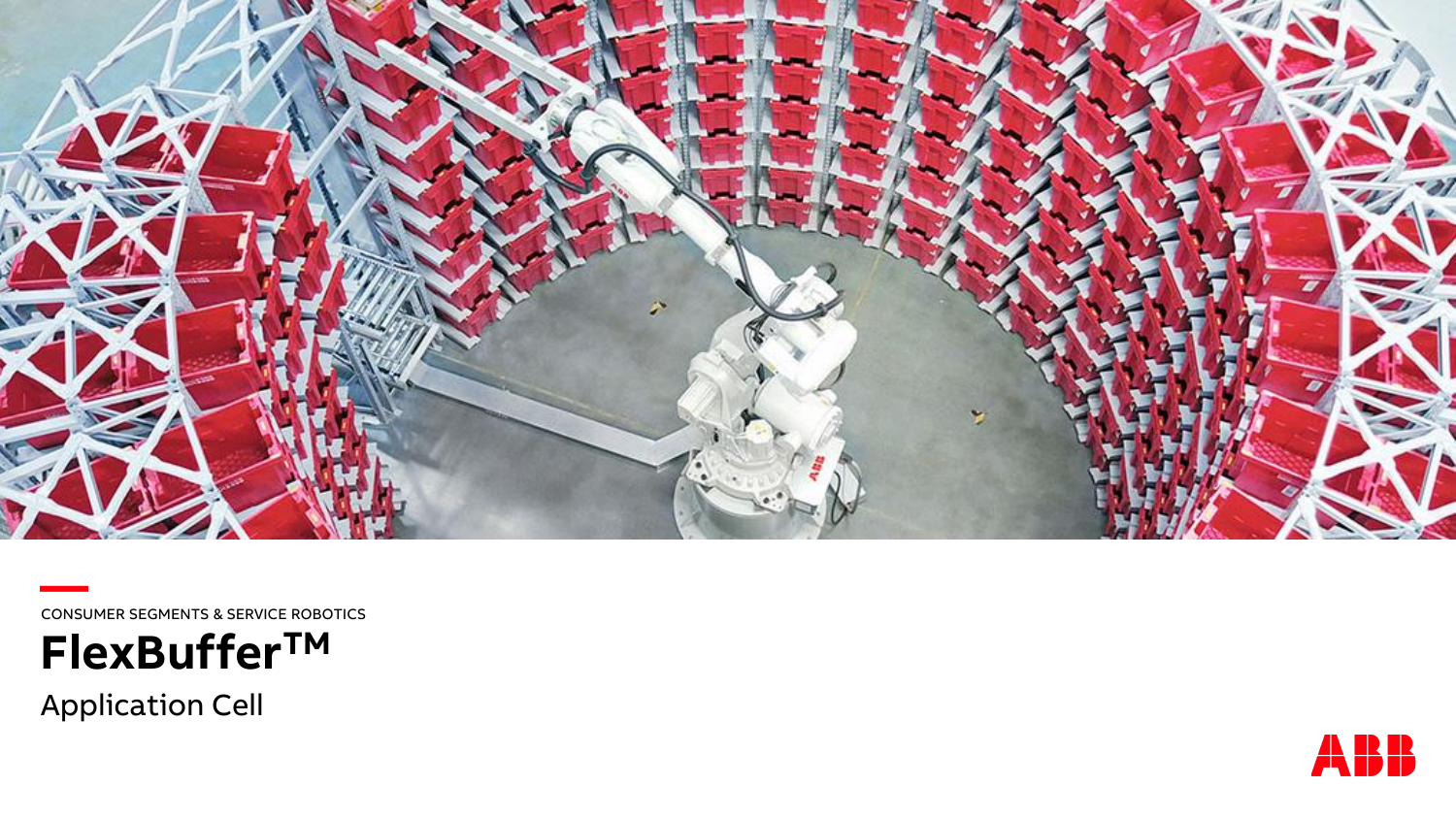**Solution:** Central positioned robot accesses surrounding racks to buffer, sequence and store goods using smart software.

**Applications:** Sequencing, Buffering, Store, Order consolidation

**Configurations:** Single (totes) and mixed items

**Customer Segments:** Logistics, Food & Beverage, Healthcare, Consumer Packaged Goods, Restaurants

#### **— FlexBuffer CONFIGURATIONS OVERVIEW**

| Function      | Storage, Sequencer, Buffer |                                  |                |                  |                        |  |  |
|---------------|----------------------------|----------------------------------|----------------|------------------|------------------------|--|--|
| <b>Type</b>   |                            | Mixed items<br>(example parcels) | Totes          |                  |                        |  |  |
| Configuration | 600 mm<br>deep             | 1200 mm<br>deep                  | Double<br>Deep | Ultra<br>storage | Single<br>Deep<br>Seq. |  |  |

## 1 **FlexBuffer Benefits** 2

#### אל<br>אל **WHAT**

**—**

The FlexBuffer is a modular cell, that offers higher performance and flexibility in sequencing, storing and buffering than the traditional automated systems.

## **TRENDS**

Micro fulfilment, Click & Collect and direct to consumer (D2C) are some of the rapidly growing trends driving the need for smaller systems.

## **VPP**

The robot is at the heart of the system, which makes it a very reliable and low maintenance alternative to traditional solutions with many moving parts.

#### **PERFORMANCE METRICS**

The Flexbuffer can handle a total payload of up to 50kg. The solution can store up to 600 totes and conduct sequencing operations at up to 500 cycles per hour.

#### **—** 3 **APPLICATIONS** 4

#### **How the solution works:**

The robot receives commands to store goods fed in on the inbound conveyor. Based on system commands the robot stores the goods in the defined rack positions. On command the robot picks requested goods and puts these on the outfeed conveyor.

#### **Buffering of mixed items**

Example: Sequencing of outgoing grocery orders in standard totes to optimize van loading.

#### **Storage & Retrieval of totes**

Example: Storage of high runner return items in warehousing of apparel or general merchandise.

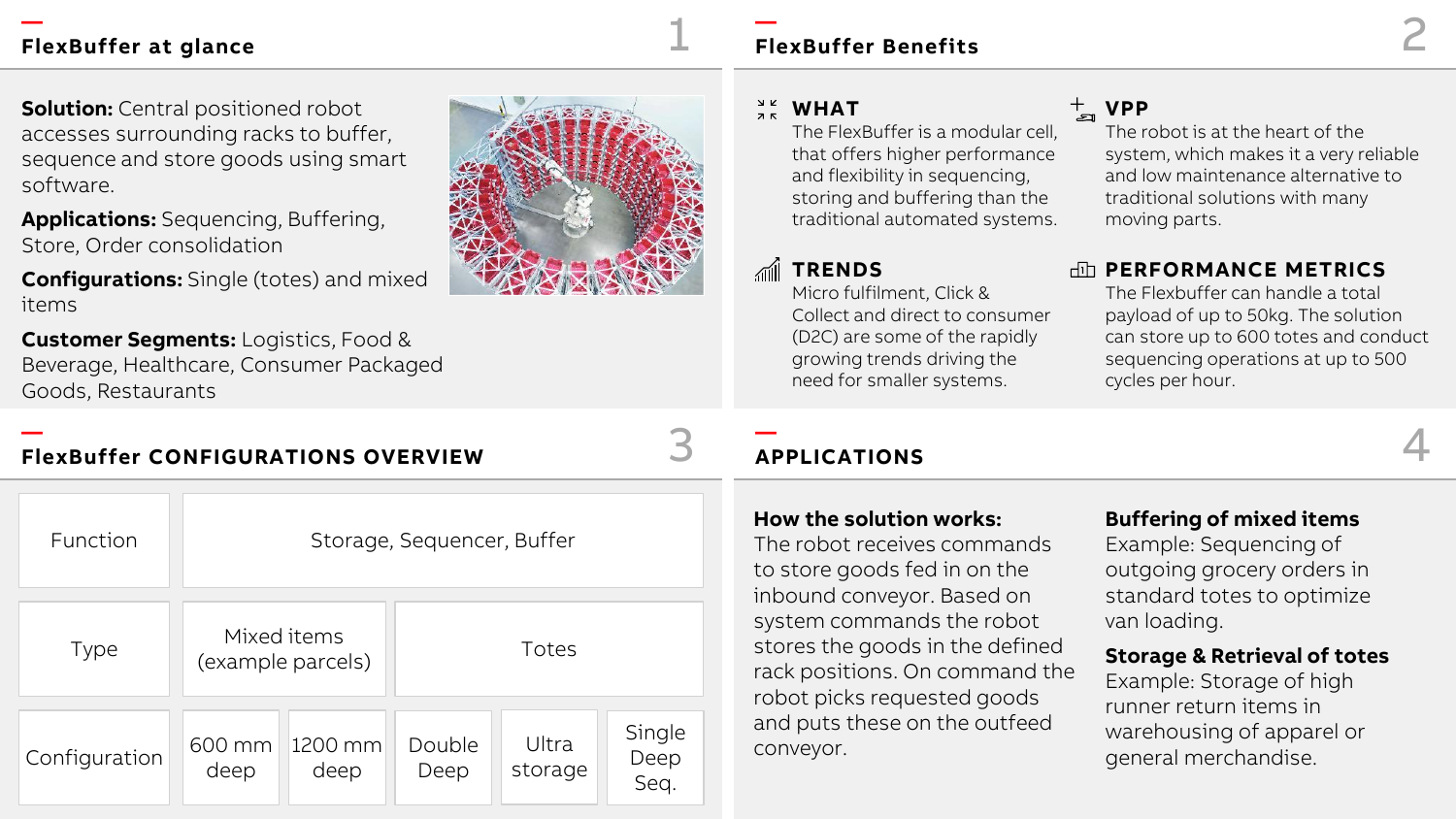## **Customer segments**

FlexBufferTM solving customer problems

**—**

- **Logistics** industry needs to ramp up automation efforts to compensate labor scarcity, decreasing qualifications to answer increasing demand
- **Food & Beverage and CPG** industry experiences increasing pressure by eCommerce and starts to establish direct to consumer (D2C) channels requiring substantial changes in fulfillment and distribution infrastructure
- **Pharma & Healthcare** industry emphasize to increase automation efforts and investments to relieve existing workforce while increasing capacities



- The FlexBuffer combines ABB domain expertise in Robotics with a customer centric approach offering a solution that solves customer problems in all segments
- FlexBuffer automates small scale storage, sequencing or buffering tasks with vast possibilities for storage logic customization and small system footprint
- FlexBuffer allows customers to automate manual labor while at the same time increasing performance, capacity and accuracy when solving complex buffering, retrieval or sequencing tasks



- Robot dexterity allows for mixed item storage and retrieval in small and confined spaces
- A small footprint allows for simple retro-fitting of existing infrastructure and scaled deployments in brownfields
- Robot is the only moving system of the solution which makes it a very reliable and low maintenance in comparison to traditional systems
- Customer centric solution with integrated hardware & software from ABB, with a modular design to handle a mixture of cases, cartons, totes and trays, all with one system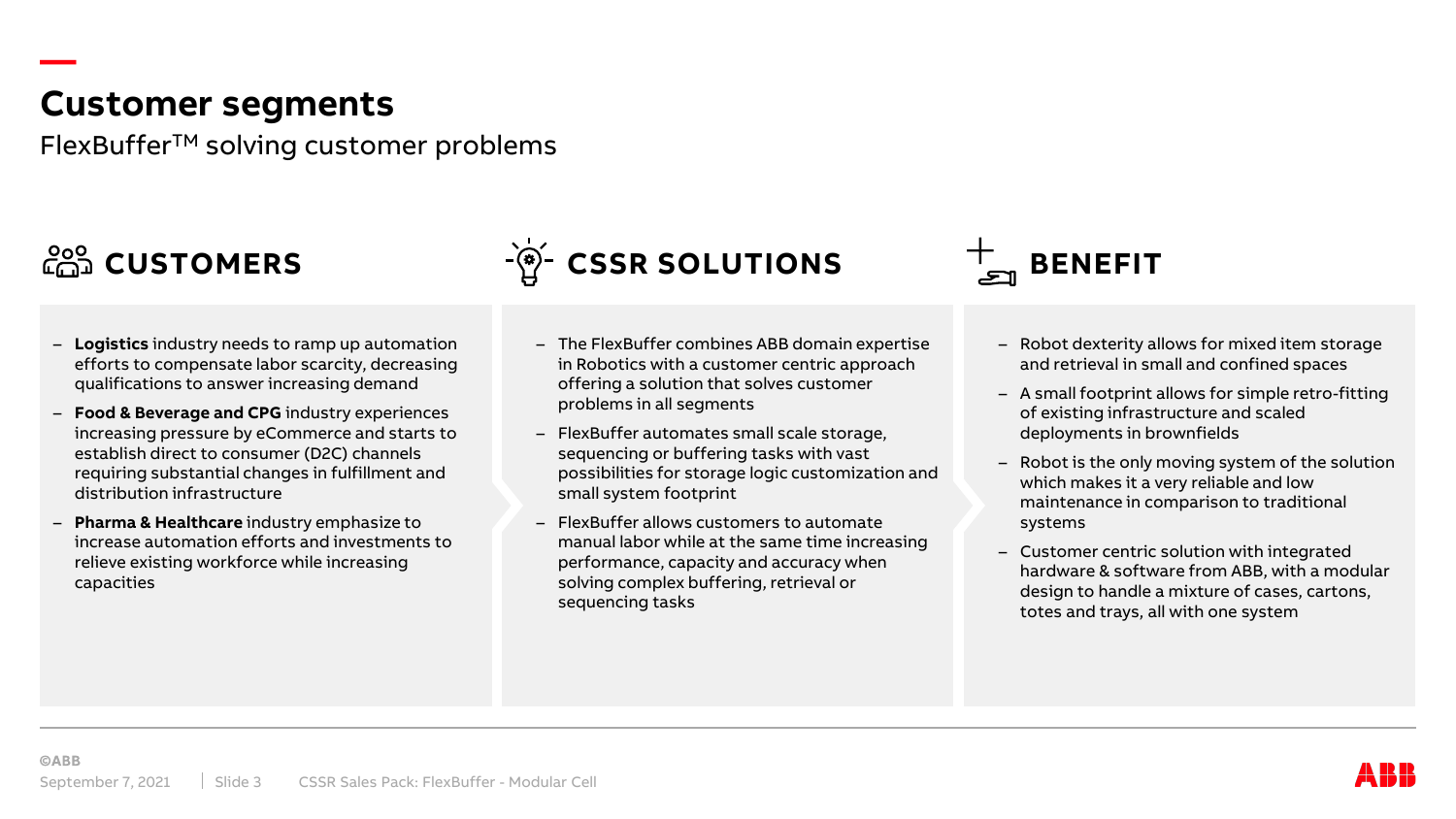# **Solution Intro**

**—**

Operating principle



#### **Buffering of totes**

Example: Buffering larger quantities of produced beverages before moving to outbound for further packaging or palletizing.

## **Storage & Retrieval of totes**

Example: Storage & retrieval of high runner return items in warehousing of apparel or general merchandise.

#### **How the solution works:**

- 1. The robot receives commands to store goods fed in on the infeed conveyor
- 2. Based on system commands the robot stores the goods in the defined rack positions
- 3. On command the robot retrieves requested goods and puts these on the outfeed conveyor.

### **Sequencing of totes**

Example: Sequencing of bins/totes before palletizing in grocery distribution to stores/supermarkets.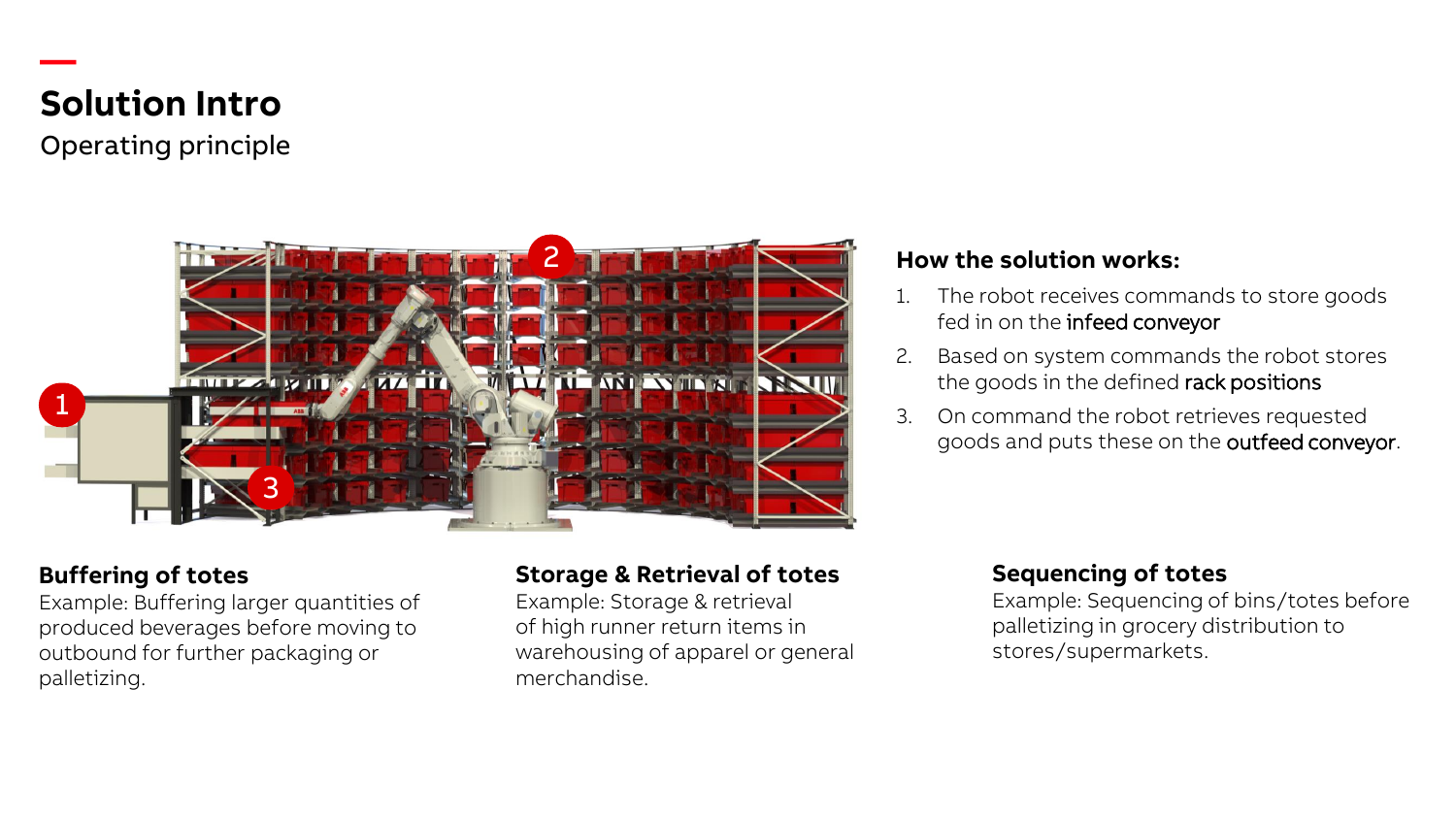

**—**

What is included

### **WHAT COMES WITH IT?<sup>1</sup>**



## **Robot**

- Raiser
- IRB 6700, 3,2m, 150kg
- Robot options, dress pack



## **Gripper**

– Double tote gripper with independent clamping mechanism



## **Racking**

- Double deep rack to store two totes in a row
- 15 racks pairs



- Controls
- Infeed conveyor including stopping sections
- Outfeed conveyor

## **Software**

- Application Controller FlexBuffer storage management
- Robot Rapid software
- Industrial PC

# **Safety**

- Access door
- Safety PLC
- Fencing mounted to the rack

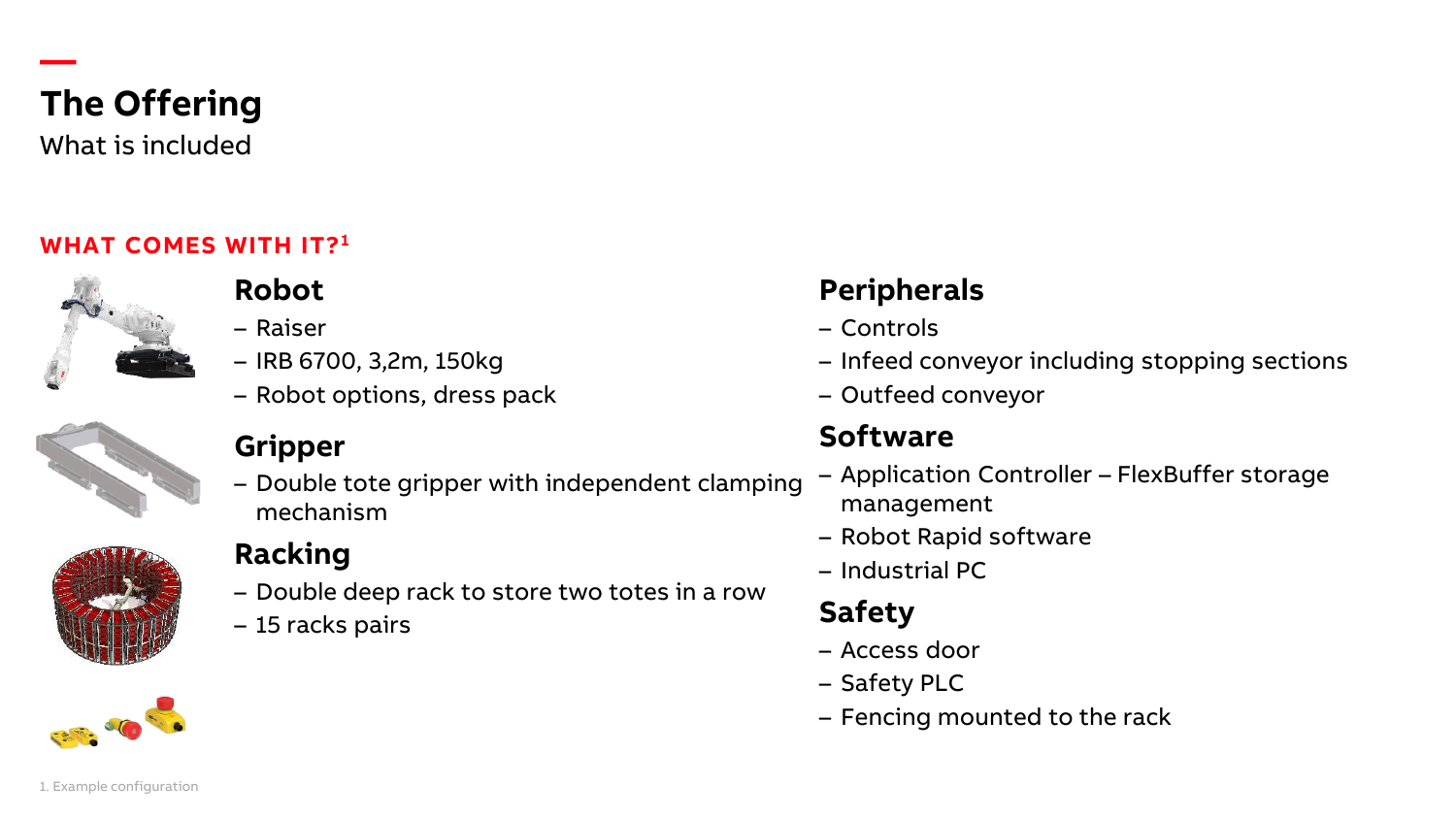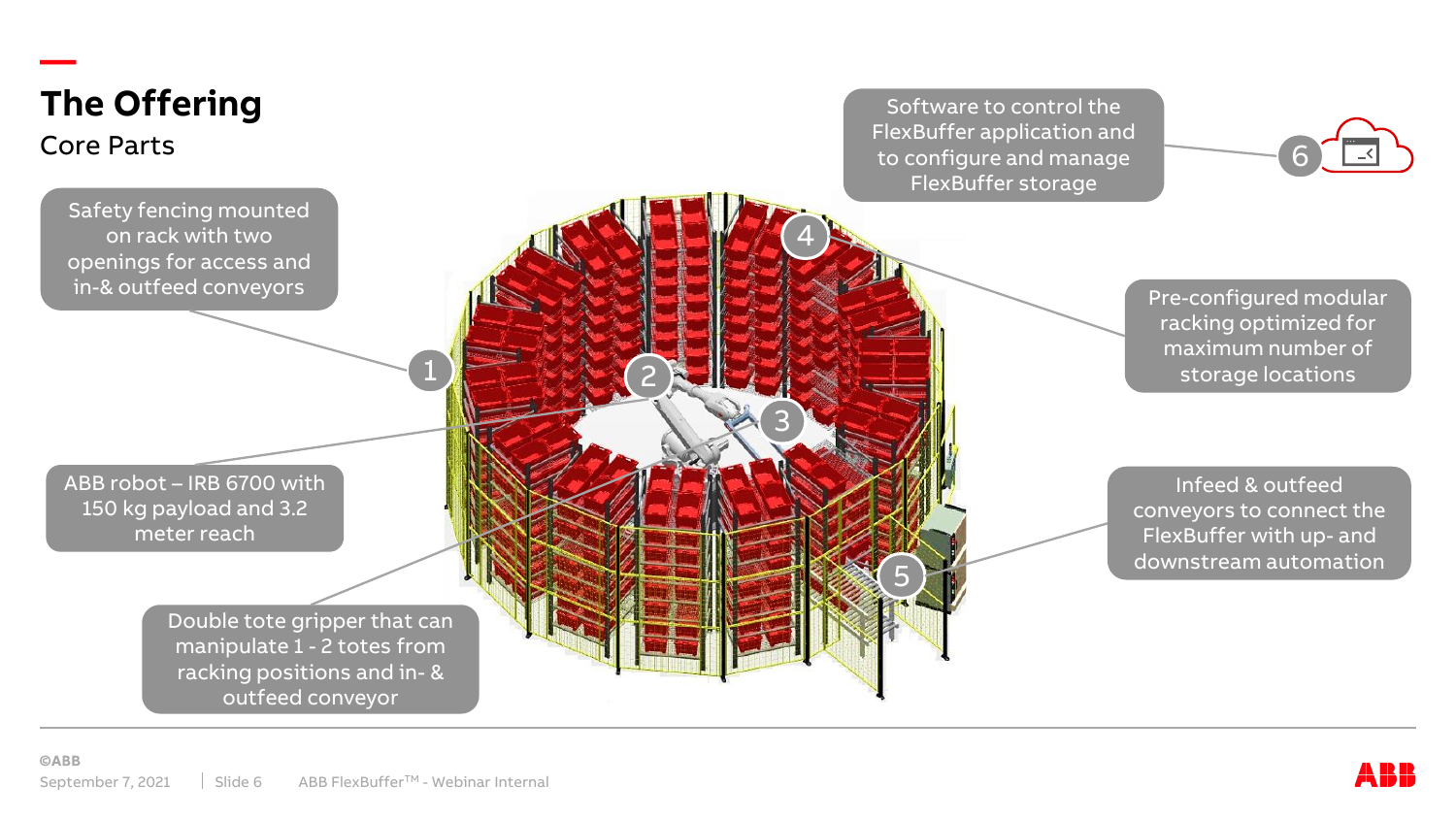# **— FlexBufferTM Configurations**

Performance parameters & metrics

|               | <b>Type</b>                    | <b>Mixed</b>                                                       |                                                                    | <b>Totes</b>                           |                                         |                                                 |  |
|---------------|--------------------------------|--------------------------------------------------------------------|--------------------------------------------------------------------|----------------------------------------|-----------------------------------------|-------------------------------------------------|--|
|               | Configuration                  | Configuration 1<br>600mm deep                                      | <b>Configuration 2</b><br>1200mm deep                              | <b>Configuration 3</b><br>double deep  | <b>Configuration 4</b><br>ultra storage | <b>Configuration 5</b><br>single deep sequencer |  |
|               |                                |                                                                    |                                                                    |                                        |                                         |                                                 |  |
|               | Storage capacity               | 210 items (assuming<br>avg. item dimensions of<br>600 x 400 x 350) | 480 items (assuming<br>avg. item dimensions of<br>600 x 400 x 350) | 452 totes<br>(size of 600 x 400 x 350) | 612 totes<br>(size of 600 x 400 x 350)  | 36 totes<br>(size of 600 x 400 x 350)           |  |
| ပ္ပ<br>Design | Single cycle*<br>performance   | 356 cycles/hour*                                                   | 291 cycles/hour*                                                   | 288 cycles/hour*                       | 283 cycles/hour*                        | 543 cycles/hour*                                |  |
|               | Combined cycle*<br>performance | 181 cycles/hour*                                                   | 146 cycles/hour*                                                   | 145 cycles/hour*                       | 143 cycles/hour*                        | 261 cycles/hour*                                |  |
|               | Max. payload                   | 35 kg (gripper<br>payload)                                         | 35 kg (gripper<br>payload)                                         | 25 kg per tote                         | 12.5 kg per tote                        | 25 kg per tote                                  |  |
|               | Used robots                    | IRB 6700-150/3.2                                                   | IRB 6700-150/3.2                                                   | IRB 6700-150/3.2                       | IRB 6650S-125/3.5                       | IRB 460-110/2.4                                 |  |
| <b>©ABB</b>   |                                |                                                                    |                                                                    |                                        |                                         |                                                 |  |

September 7, 2021 | Slide 7 CSSR Sales Pack: FlexBuffer - Modular Cell; \*single and combined cycles are defined according to FEM 9.851 norms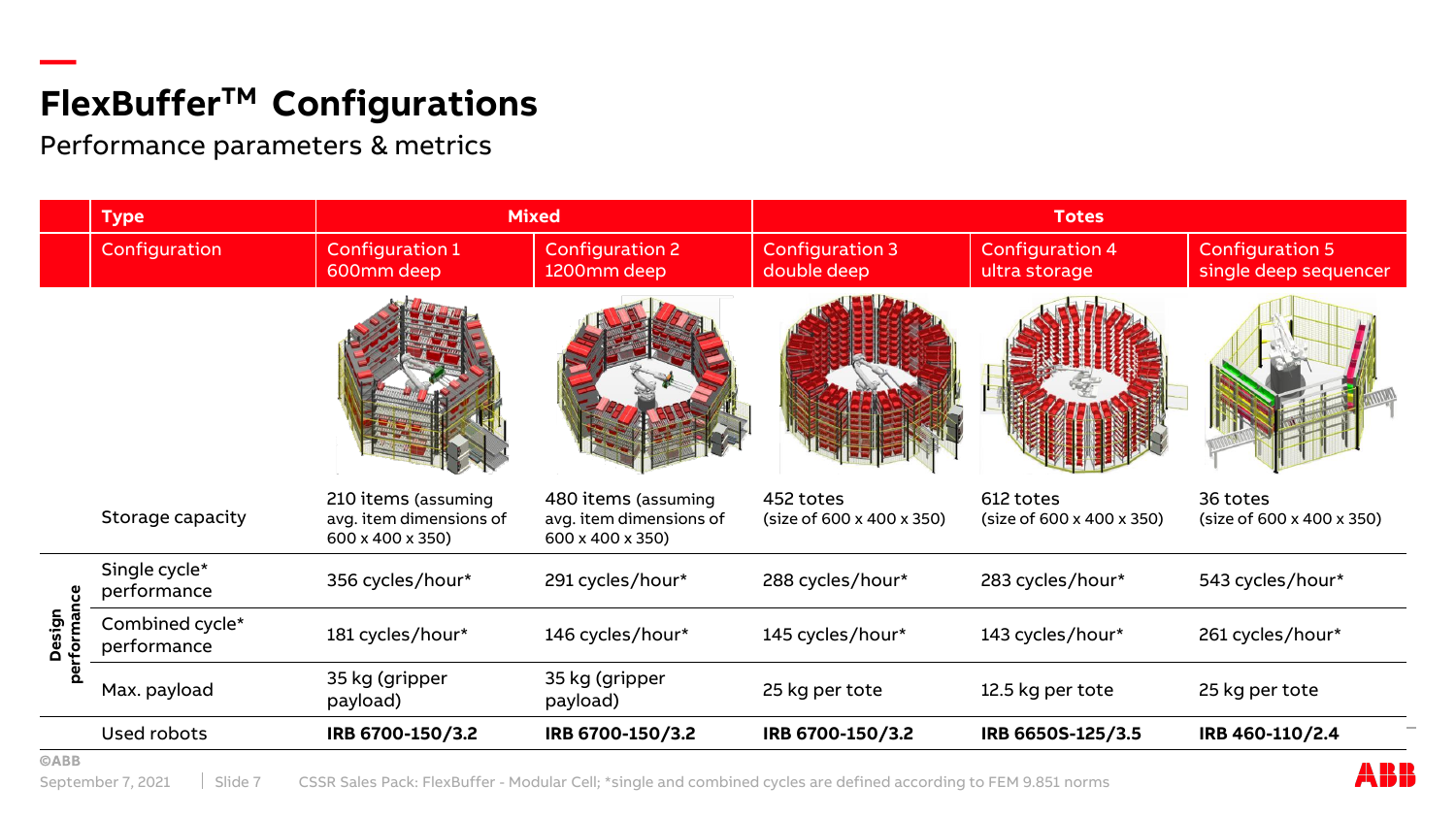# **FlexBufferTM Software**

FlexBuffer Control System - Overview

#### **— STORAGE & RETRIEVAL MANAMGENT**

#### **The FlexBuffer control software contains following modules:**

- 1. Warehouse configuration to define the available locations
- 2. Warehouse management to connect FlexBuffer storage locations with stored items
- 3. Robot tasks handling to control the robot movement
- 4. Infeed management: intake of products from other system (WMS/ERP/MFC\*)
- 5. Outfeed management: outtake of products towards other system (WMS/ERP/MFC\*)

**—**

– Docker based application controller

**INTEGRATION**

- Additional controller periphery can easily be added
- Using OPC UA protocol complying with industry 4.0 standards

#### **— SOFTWARE**

– Patented logic for storage management of mixed items to avoid collisions and to optimize storage utilization

via RestAPI

W

**D** 

docker

- Virtual storage location logic for user interface visualization
- Application controller can combine various ABB solutions



WMS/ERP/MFC\*

Last robot to

Rsrs version

#### **USER INTERFACE**

#### **A web-based platform independent user interface**

- ABB look and feel consistent application interface
- One screen for all errors, logs and dashboards
- MQTT protocol for application controller to user interface
- Supports SCADA communication for control rooms
- No PLC screen required
- General control of the robot
- Error handling (robot & system)
- Option for manual warehouse control

**—**

**—**



 $\bigcirc$  Cancel

 $\rightarrow$  Start  $Stop$ っ<br>Reset  $Q$  Home  $\bullet$  Maint.